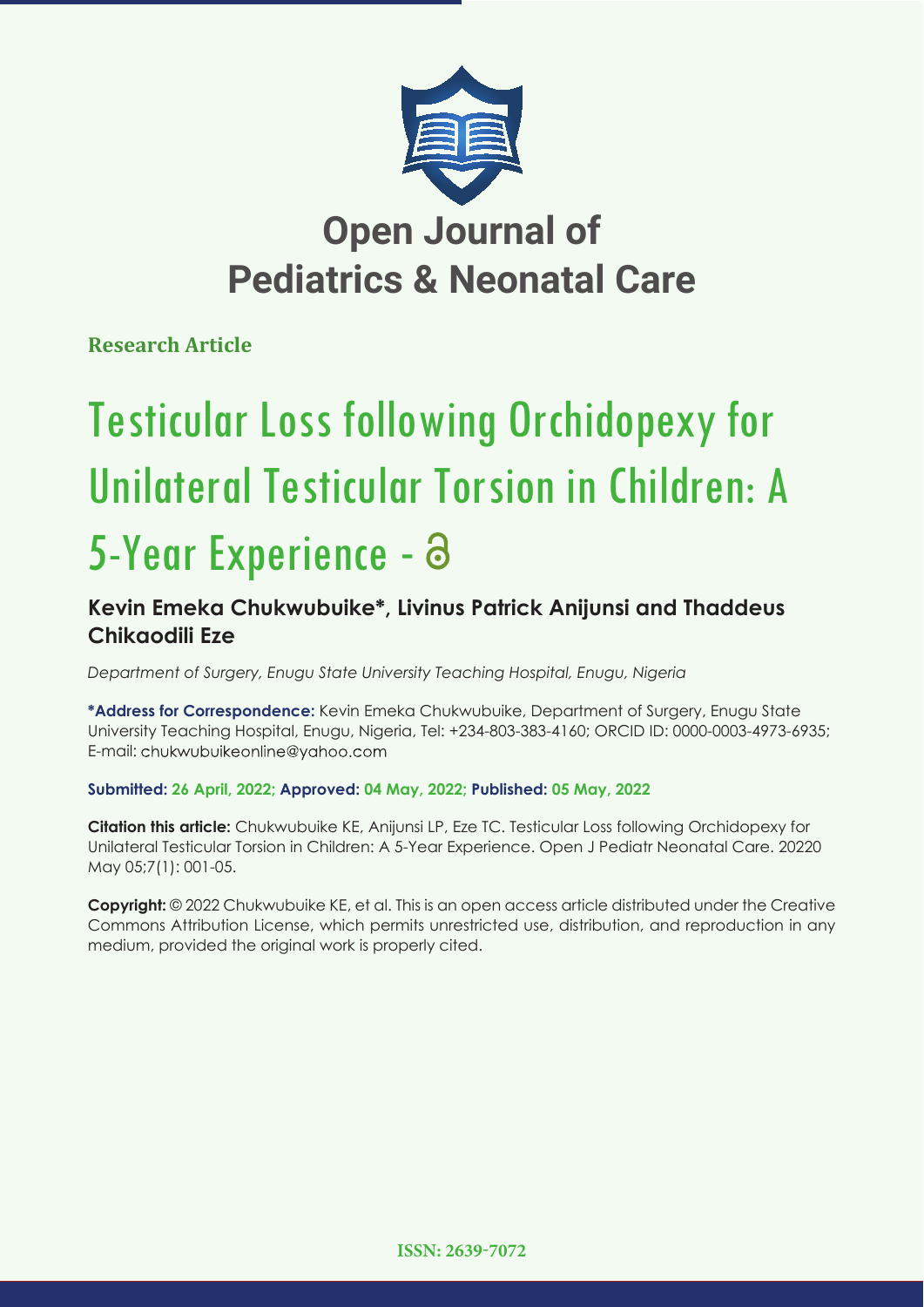#### **ABSTRACT**

**Background:** Testicular torsion is a urological emergency necessitating emergent intervention. It occurs when the testis twists around its spermatic cord leading to impaired blood supply and may result in testicular atrophy (loss).

**Materials and Methods:** This was a prospective study of children aged 15 years and below who were managed for unilateral testicular torsion between January 2016 and December 2020 at the pediatric surgery unit of Enugu State University Teaching Hospital (ESUTH) Enugu, Nigeria. A total of 82 cases of unilateral testicular torsion were managed during the study period. The mean age of the patients was 11 years with a range of 1 month to 15 years. On presentation with clinical features of testicular torsion, the patients were clinically evaluated and an ultrasound to evaluate the volumes of both testes was performed. Bilateral orchidopexy was done and at least 6 months post orchidopexy, a repeat ultrasound was again performed to assess for any change in testicular volume relative to the contralateral testis.

**Results:** Testicular pain was a consistent symptom in all the patients and 360 degrees of testicular torsion was the most common extent of the twist. All the patients had bilateral orchidopexy. About 20% of the patients had a significant reduction in testicular volume. Surgical site infection was the most common post-operative complication and none of the patients expired.

**Conclusion:** Although detorsion and orchidopexy corrects and stabilizes the torsed testis, this study has shown that about one-fifth of the patients may come down with testicular atrophy despite the orchidopexy.

**Keywords:** Atrophy; Children; Orchidopexy; Testicular loss; Ultrasound

### **INTRODUCTION**

Testicular torsion is a urological emergency necessitating emergent intervention. It occurs when the testis rotates around its spermatic cord leading to impaired blood supply and possible permanent testicular atrophy [1]. The severity of testicular ischemia varies and is dependent on the time period from onset of symptom to the reduction of the torsion as well as the extent of the spermatic cord rotation. These are the important factors determining testicular damage [2]. Testicular torsion has a peak presentation in adolescence, between 12 years and 16 years [3, 4]. However, testicular torsion can occur at any age. The classic presentation of testicular torsion is acute and alarming testicular pain at rest. However, the presentation of testicular torsion may be variable. Nausea and vomiting may also occur [5]. Testicular tenderness is a consistent finding in testicular torsion. Abnormal testicular lie and absence of cremasteric reflex are also common. For testicular salvage, time is of the essence—the earlier the surgical intervention, the higher the likelihood of testicular salvage. Due to the fact that time of treatment of testicular torsion is related to the success of testicular salvage. Efforts have been made to treat torsion promptly while decreasing the number of negative explorations. Some scoring systems have been postulated to assist in the early treatment of testicular torsion. One of such scoring system is the one proposed by Barbosa and his colleagues [6]. Color Doppler ultrasound provides a rapid assessment of the vascularity of the testis and it is highly sensitive and specific in diagnosing testicular torsion [5]. The aim of this study was to evaluate the incidence of testicular loss following testicular torsion in children. For the purpose of this study, testicular loss or atrophy is defined as loss of testicular volume of more than 50% when compared to the contralateral testis [7].

#### **MATERIALS AND METHODS**

This was a prospective study of children aged 15 years and below who were managed for unilateral testicular torsion between January 2016 and December 2020 at the pediatric surgery unit of Enugu State University Teaching Hospital (ESUTH) Enugu, Nigeria. Only children who had unilateral testicular torsion were recruited; those with bilateral testicular torsion were excluded. Consecutive patients with unilateral testicular torsion who presented during the study period were recruited into the study. A total of 82 cases of unilateral

**SCIRES Literature - Volume 7 Issue 1 - www.scireslit.com Page - 002**

testicular torsion were managed during the study period. Children who had orchidectomy for gangrenous testis and those older than 15 years of age were also excluded. ESUTH is a tertiary hospital located in Enugu, South East Nigeria. The hospital serves the whole of Enugu State, which according to the 2016 estimates of the National Population Commission and Nigerian National Bureau of Statistics, has a population of about 4 million people and a population density of 616.0/km<sup>2</sup>. The hospital also receives referrals from its neighboring state.

#### **Pre-operative protocol**

On presentation with clinical features of testicular torsion, the patients were clinically evaluated and an ultrasound to evaluate the volumes of both testes was performed. The ultrasound machine used was a commercially available, real time scanner with 5-MHz linear transducer (TITAN; Sonosite Inc, Bothell, WA, USA). The ultrasound measurement of testicular volume were calculated using the Lambert formula: Length (L) x Width (W) x Height (H) x 0.71, where L is the longitudinal diameter, W is the anteroposterior diameter and H is the transverse diameter. At least, two measurements of each of the diameters were made and the average taken. This minimized observer variations. The testicular volume was calculated automatically by the ultrasound machine and documented in centimeter<sup>3</sup> (cm<sup>3</sup>). The follow-up period was 6 months. Ethical approval was obtained from the ethics and research committee of ESUTH and informed consent was obtained from the patients' caregivers. Statistical Package for Social Science (SPSS) version 21 (manufactured by IBM Corporation Chicago Illinois) was used for data entry and analysis. Data were expressed as percentages, median, mean, and range.

#### **Operative procedure**

Under general anesthesia and through a scrotal incision, both testes were fixed to the scrotum. The wound was closed in layers

#### **Post-operative protocol**

Analgesics and antibiotics were given and scrotal support provided. The patients were discharge home following adequate wound healing. At least, 6 months post orchidopexy, a repeat ultrasound was performed to assess for any change in testicular volume relative to the contralateral testis. Any loss of testicular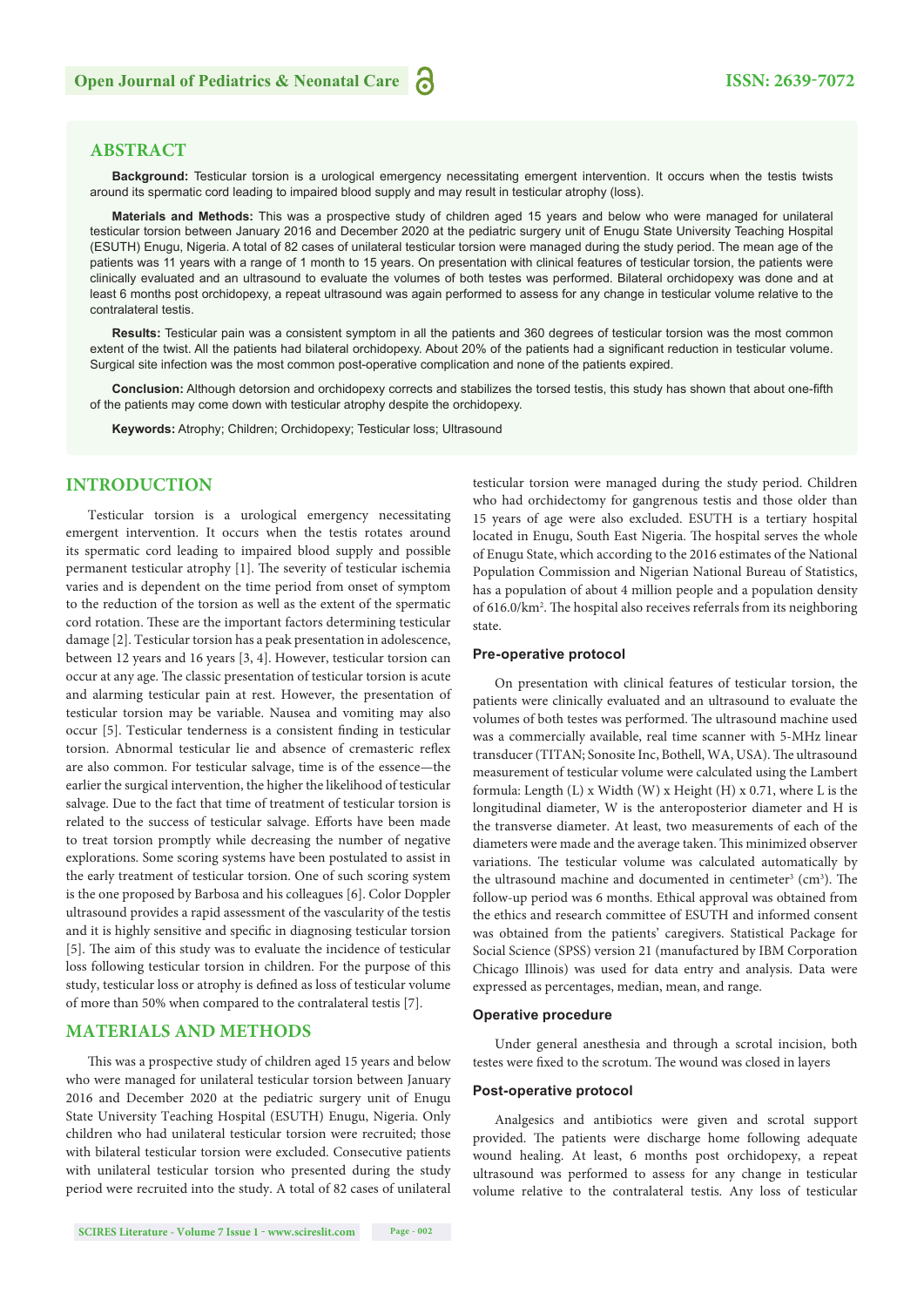#### **Open Journal of Pediatrics & Neonatal Care 1988 ISSN: 2639-7072**

volume of more than 50% when compared to the contralateral testis is considered testicular atrophy.

#### **Data collection**

The information extracted included the age of the patient, presenting symptoms, duration of symptoms before presentation, time interval between presentation and surgery, intra-operative finding (degree of torsion), operative procedure performed, complications of treatment, duration of hospital stay and outcome of treatment.

#### **RESULTS**

#### **Patients' demographics**

The mean age of the patients was 11 years with a range of 1 month to 15 years. The mean duration of symptoms prior to presentation was 18 hours (range: 6-92 hours) and the mean duration from presentation to surgery was 1 hour (range: 1-2 hours). The median duration of hospital stay was 72 hours.

#### **Presenting symptom and side of the torsion**

All the patients had testicular pain. In addition, non-specific symptoms such as vomiting, lower abdominal pain and fever were documented in 23 (28%) patients. Fifty-one (62.2%) patients had left testicular torsion while 31 (37.8%) had right testicular torsion.

#### **Intra-operative finding (degree of torsion)**

The degree of testicular torsion is shown in table 1.

#### **Operative procedure performed**

All the patients had bilateral orchidopexy. Patients who had orchidectomy for non-viable testis were excluded from the study.

#### **Testicular volumes**

These are reflected in table 2.

#### **Complications of treatment**

Wound infection occurred in 11 (13.4%) patients, stitch abscess happened in 5 (6.1%) and an unusual prolonged bleeding was documented in 2 (2.4%) patients.

| Table 1: Degree of testicular torsion. |                        |
|----------------------------------------|------------------------|
| Degree of torsion                      | Number of patients (%) |
| $180^\circ$                            | 6(7.3)                 |
| $270^\circ$                            | 18 (22)                |
| $360^\circ$                            | 41 (50)                |
| 450°                                   | 9(11)                  |
| 720°                                   | 8(9.7)                 |

| <b>Table 2:</b> Testicular volumes (pre-op and post-op). |                               |  |
|----------------------------------------------------------|-------------------------------|--|
| Mean testicular volume                                   |                               |  |
| At presentation [all the patients]                       | $17 + 0.4$ cm <sup>3</sup>    |  |
| At least 6 months post-op                                |                               |  |
| 66 (80.5%) patients                                      | $1.7 \pm 0.2$ cm <sup>3</sup> |  |
| 16 (19.5%) patients                                      | $0.8 \pm 0.3$ cm <sup>3</sup> |  |

#### **Outcome of treatment**

All the patients achieved good recovery and were discharged home. There was no mortality.

#### **DISCUSSION**

Historically, in 1810, Hunter described a typical case of testicular torsion and in 1840; Delasiauve presented the first case of surgically treated testicular torsion [8]. In ancient times, survival rate of a testis that underwent torsion was extremely low [8]. However, currently, early detected testicular torsion can be cured in almost every case whereas late presentation leads to testicular loss.

Several factors make torsion an active area of litigation. These factors include the urgency needed in its diagnosis and treatment, the diagnostic uncertainities and errors, delays in presentation, a relatively common rate of testicular loss and the psychological impact related to the loss of a testis [9]. Despite orchidopexy for testicular torsion, testicular atrophy/loss can still occur [10]. Lian, et al. [10] reported that the testis that looks viable at the time of orchidopexy may be found to have undergone atrophy during follow up.

In the present study, the mean age of the patients was 11 years. This is comparable to the report of Zhao, et al. [11]. However, Sauvat et al reported an average age of 5 years [12]. The cohort of patients recruited into a particular study may determine the mean age of the patients. The age distribution of testicular torsion is bimodal, with one peak in the neonatal period and the second peak around puberty [13]. The median duration of symptoms prior to presentation to the hospital was 18 hours. This finding is consistent to the report of a study from Paris, France [12]. Howbeit, Mukendi, et al. [14] documented a median duration of 12 hours prior to presentation to the hospital. Parental awareness, distance from the hospital and severity of the symptoms may determine the time of presentation to the hospital. Testicular viability significantly decreases 6 hours after onset of symptoms. Early diagnosis is important to salvaging the testis [15]. However, a systemic literature review on testicular torsion by Mellick, et al. [16] demonstrated that survival percentages of torsed testis are significant even after 24 hours of testicular torsion. All the patients had emergent bilateral orchidopexy. The very short interval before orchidopexy was the time required to perform the scrotal ultrasound for the assessment of the testicular volume. It noteworthy to state that this ultrasound scan did not delayed surgical intervention. The duration of hospitalization following orchidopexy for testicular torsion may be related to the age of the patient and the post-operative course. Neonates stayed longer in the hospital than older children.

Ipsilateral testicular pain is the consistent symptom of testicular torsion. One hundred percent of our patients had testicular pain. Infants may express pain by excessive crying and irritability. One study from Amman Jordan, also reported scrotal pain as a consistent symptom of testicular torsion [17]. In neonates, the only symptom of testicular torsion may be scrotal swelling and scrotal discoloration [18]. It is worthy to note that abdominal pain may be the initial and sole symptom of testicular torsion in young males [19]. Nausea, vomiting and fever are other non-specific symptoms of testicular torsion. Other series also reported these non-specific symptoms [20,21].

Half of the patients in the index study had a  $360^{\circ}$  of testicular torsion. One study from New York, USA reported that the median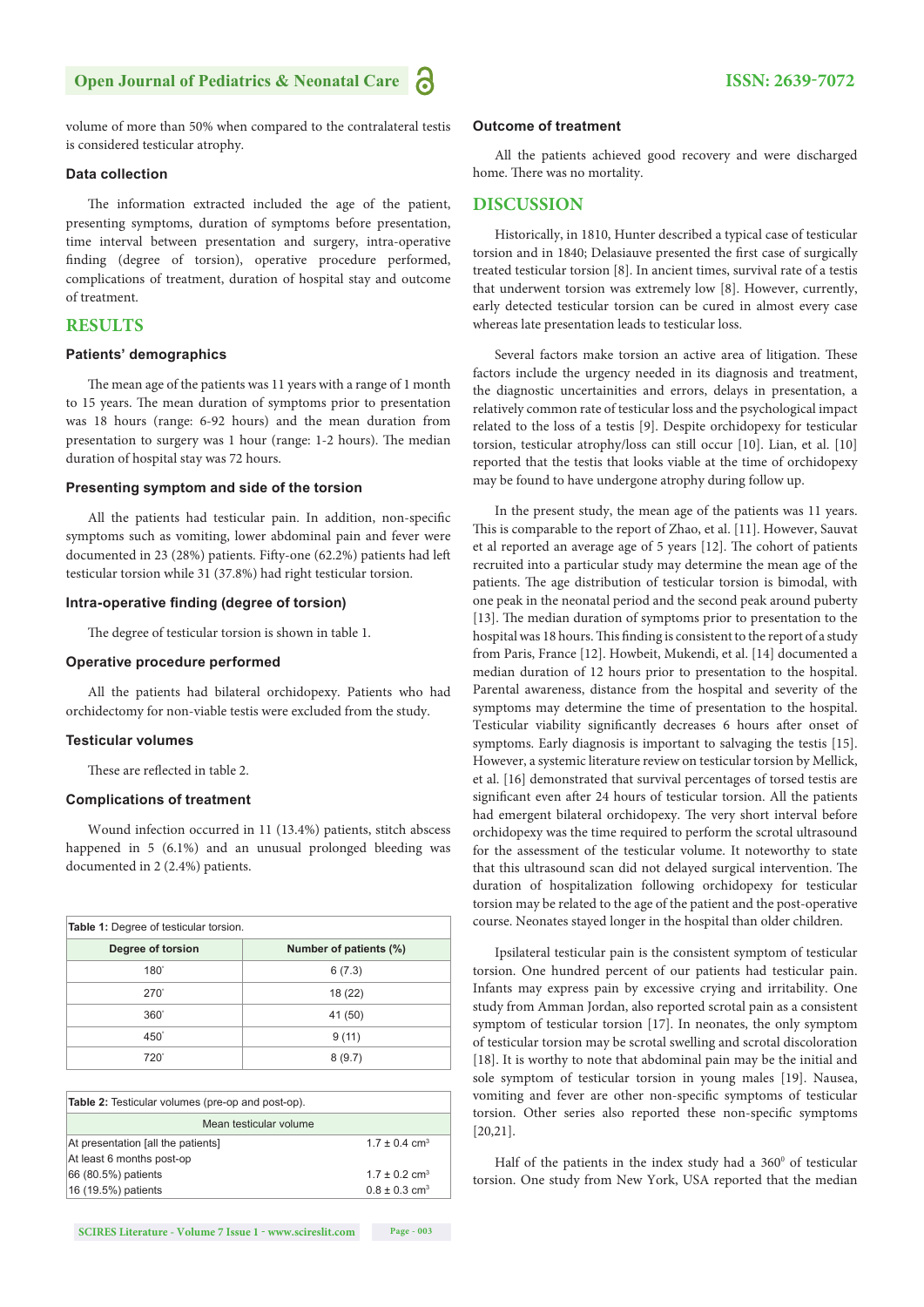### **Open Journal of Pediatrics & Neonatal Care 1988 ISSN: 2639-7072**

degree of testicular torsion is 360<sup>0</sup> [22]. Guo et al documented that testicular torsion of less than 360 degrees mainly develops in children aged 2-3 years [23]. However, Sharp et al reported that the testis typically twists more than 360<sup>°</sup> [13].

Bilateral orchidopexy was the operative procedure performed in the patients. Bilateral orchidopexy is recommended because of the risk of subsequent torsion in the contralateral testis [24]. Howbeit, recurrent testicular torsion can still occur in a fixed testis especially when absorbable sutures are used [25].

At least, 6 months post orchidopexy, about one-fifth (20%) of the patients exhibited a 50% reduction in testicular volume. Tian et al reported the association between testicular atrophy in children with testicular torsion [26]. The authors analyzed the factors that may be responsible for the testicular torsion and concluded that age at surgery, delayed surgery and echogenicity of testicular parenchyma on ultrasonography could predict the risk of testicular atrophy [26].

Following orchidopexy, surgical site infection was the most common post-operative complication. Other post-operative complications that may occur following orchidopexy include scrotal abscess and stitch abscess [27]. Some early post-operative features such as scrotal edema and hematoma resolve over time and strictly speaking may not be regarded as post-operative complications. The outcome of surgery (orchidopexy) for testicular torsion is generally good. None of the patients expired in the current study.

#### **CONCLUSION**

Although detorsion and orchidopexy corrects and stabilizes the torsed testis, this study has shown that one-fifth of the patients may come down with testicular atrophy. Future studies will consider the factors that may be involved in this testicular loss.

#### **REFERENCES**

- 1. Korkes F, Cabral PR, Alves CD, Savioli ML, Pompeo AC. Testicular torsion and weather conditions: analysis of 21,289 cases in Brazil. Int Braz J Urol. 2012 Mar-Apr;38(2):222-8; discussion 228-9. doi: 10.1590/s1677- 55382012000200010. PMID: 22555045.
- 2. Visser AJ, Heyns CF. Testicular function after torsion of the spermatic cord. BJU Int. 2003 Aug;92(3):200-3. doi: 10.1046/j.1464-410x.2003.04307.x. PMID: 12887467.
- 3. Fujita N, Tambo M, Okegawa T, Higashihara E, Nutahara K. Distinguishing testicular torsion from torsion of the appendix testis by clinical features and signs in patients with acute scrotum. Res Rep Urol. 2017 Aug 28;9:169-174. doi: 10.2147/RRU.S140361. PMID: 28920055; PMCID: PMC5587186.
- 4. Mäkelä E, Lahdes-Vasama T, Rajakorpi H, Wikström S. A 19-year review of paediatric patients with acute scrotum. Scand J Surg. 2007;96(1):62-6. doi: 10.1177/145749690709600112. PMID: 17461315.
- 5. Hyun GS. Testicular Torsion. Rev Urol. 2018;20(2):104-106. doi: 10.3909/ riu0800. PMID: 30288149; PMCID: PMC6168322.
- 6. Barbosa JA, Tiseo BC, Barayan GA, Rosman BM, Torricelli FC, Passerotti CC, Srougi M, Retik AB, Nguyen HT. Development and initial validation of a scoring system to diagnose testicular torsion in children. J Urol. 2013 May;189(5):1859-64. doi: 10.1016/j.juro.2012.10.056. Epub 2012 Oct 24. Erratum in: J Urol. 2014 Aug;192(2):619. PMID: 23103800.
- 7. Grimsby GM, Schlomer BJ, Menon VS, Ostrov L, Keays M, Sheth KR, Villanueva C, Granberg C, Dajusta D, Hill M, Sanchez E, Harrison CB, Jacobs MA, Burgu B, Hennes H, Baker LA. Prospective Evaluation of Predictors of Testis Atrophy After Surgery for Testis Torsion in Children. Urology. 2018

Jun;116:150-155. doi: 10.1016/j.urology.2018.03.009. Epub 2018 Mar 20. PMID: 29572055; PMCID: PMC6291205.

- 8. Nöske HD, Kraus SW, Altinkilic BM, Weidner W. Historical milestones regarding torsion of the scrotal organs. J Urol. 1998 Jan;159(1):13-6. doi: 10.1016/s0022-5347(01)63997-1. PMID: 9400427.
- 9. DaJusta DG, Granberg CF, Villanueva C, Baker LA. Contemporary review of testicular torsion: new concepts, emerging technologies and potential therapeutics. J Pediatr Urol. 2013 Dec;9(6 Pt A):723-30. doi: 10.1016/j.jpurol.2012.08.012. Epub 2012 Oct 6. PMID: 23044376; PMCID: PMC3566290.
- 10. Lian BS, Ong CC, Chiang LW, Rai R, Nah SA. Factors Predicting Testicular Atrophy after Testicular Salvage following Torsion. Eur J Pediatr Surg. 2016 Feb;26(1):17-21. doi: 10.1055/s-0035-1566096. Epub 2015 Oct 28. PMID: 26509312.
- 11. Zhao LC, Lautz TB, Meeks JJ, Maizels M. Pediatric testicular torsion epidemiology using a national database: incidence, risk of orchiectomy and possible measures toward improving the quality of care. J Urol. 2011 Nov;186(5):2009-13. doi: 10.1016/j.juro.2011.07.024. Epub 2011 Sep 23. PMID: 21944120.
- 12. Sauvat F, Hennequin S, Ait Ali Slimane M, Gauthier F. Un âge pour la torsion testiculaire ? [Age for testicular torsion?]. Arch Pediatr. 2002 Dec;9(12):1226- 9. French. doi: 10.1016/s0929-693x(02)00112-4. PMID: 12536102.
- 13. Sharp VJ, Kieran K, Arlen AM. Testicular torsion: diagnosis, evaluation, and management. Am Fam Physician. 2013 Dec 15;88(12):835-40. PMID: 24364548.
- 14. Mukendi AM, Kruger D, Haffejee M. Characteristics and management of testicular torsion in patients admitted to the Urology Department at Chris Hani Baragwanath Academic Hospital. Afr J Urol. 2020;26:34. doi: 10.1186/ s12301-020-00044-7.
- 15. Schick MA, Sternard BT. Testicular Torsion. 2021 Aug 2. In: StatPearls [Internet]. Treasure Island (FL): StatPearls Publishing; 2022 Jan–. PMID: 28846325.
- 16. Mellick LB, Sinex JE, Gibson RW, Mears K. A Systematic Review of Testicle Survival Time After a Torsion Event. Pediatr Emerg Care. 2019 Dec;35(12):821-825. doi: 10.1097/PEC.0000000000001287. PMID: 28953100.
- 17. Aisbou I. Acute scrotum in children and the role of early exploration. Alexandria Journal of Medicine. 2012;48:273-275. doi: 10.1016/j.ajme.2012.06.002.
- 18. Hawtrey CE. Assessment of acute scrotal symptoms and findings. A clinician's dilemma. Urol Clin North Am. 1998 Nov;25(4):715-23, x. doi: 10.1016/s0094- 0143(05)70059-8. PMID: 10026777.
- 19. Wang F, Mo Z. Clinical evaluation of testicular torsion presenting with acute abdominal pain in young males. Asian J Urol. 2019 Oct;6(4):368-372. doi: 10.1016/j.ajur.2018.05.009. Epub 2018 May 26. PMID: 31768324; PMCID: PMC6872765.
- 20. Laher A, Ragavan S, Mehta P, Adam A. Testicular Torsion in the Emergency Room: A Review of Detection and Management Strategies. Open Access Emerg Med. 2020 Oct 12;12:237-246. doi: 10.2147/OAEM.S236767. PMID: 33116959; PMCID: PMC7567548.
- 21. Komarowska MD, Pawelczyk A, Matuszczak E, Dębek W, Hermanowicz A. Is Testicular Torsion a Real Problem in Pediatric Patients With Cryptorchidism? Front Pediatr. 2021 Jan 12;8:575741. doi: 10.3389/fped.2020.575741. PMID: 33511091; PMCID: PMC7837403.
- 22. Sessions AE, Rabinowitz R, Hulbert WC, Goldstein MM, Mevorach RA. Testicular torsion: direction, degree, duration and disinformation. J Urol. 2003 Feb;169(2):663-5. doi: 10.1097/01.ju.0000047381.36380.0e. PMID: 12544339.
- 23. Guo X, Sun L, Lei W, Li S, Guo H. Management of testicular torsion <360° in children: a single-center, retrospective study. J Int Med Res. 2020 Apr;48(4):300060519895861. doi: 10.1177/0300060519895861. Epub 2019 Dec 31. PMID: 31891289; PMCID: PMC7645356.